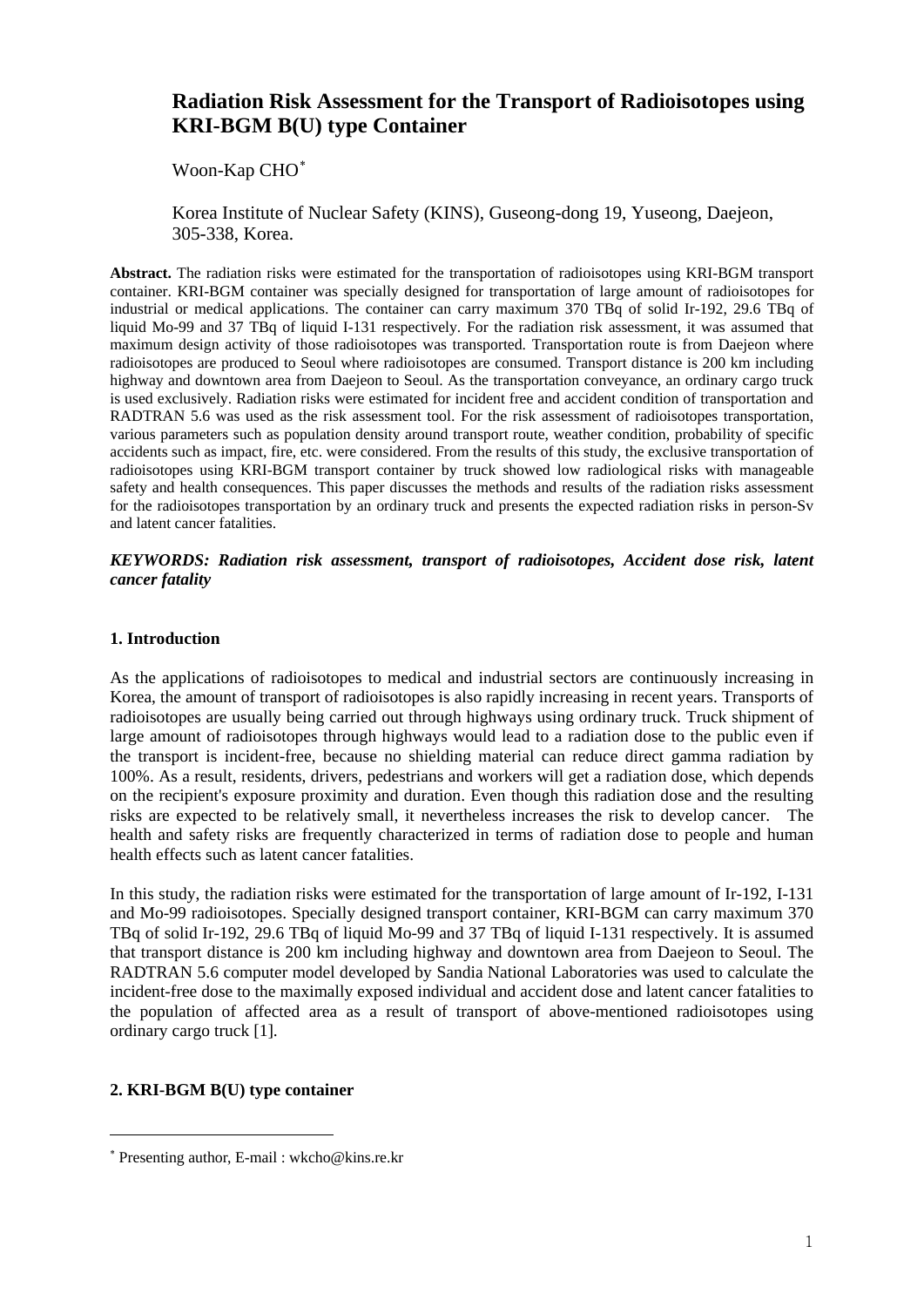The KRI-BGM is a B(U) type transportation container intended for transport of large amount of radioisotopes [2]. Type B(U) shipping containers should be designed to withstand all likely accidents that could take place on transport route, such as highways or rail. Containers are presently designed to withstand a 30 mph crash into an unyielding object, and a fire of 800℃ for 30 minutes and physically tested before approval as a B(U) type container to assure that the container meets all safety requirements by the regulations. KRI-BGM container can carry 370 TBq of Ir-192 industrial radiography sources, 37 TBq of I-131 thyroid therapy sources and 30 TBq of Mo-99 sources used for manufacturing of Tc-99m generators respectively. KRI-BGM container is a cylindrical and is fixed with tie-down equipments to the truck during transportation. The overall length and diameter of the container are 475mm and 400 mm respectively. The overall weight of empty container is 170 kg. Main shielding structures are made of depleted uranium and tungsten and main structural materials are carbon and stainless steel. Polyurethane are used as shock absorber and located between shielding container and outer container. Figure 1 shows the outline structure of KRI-BGM transport container.

## Figure 1 : KRI-BGM B(U) type transport container



#### **3. Transportation Risk Assessment**

#### 3.1 Input Parameters Assumptions

The scenario for transport risk assessment was designed to provide an estimate of human health impacts that are plausible [3]. For the transport risk assessment in this study, important parameters to be considered are transport container, vehicle, radioisotopes, transport route, workers and anticipated accident related information. It is assumed that KRI-BGM container carries maximum design activities of Ir-192, I-131 and Mo-99 and only gamma radiation gives exposure dose to surroundings. Ordinary truck is used exclusively as transport mean and normal speed of truck during transport is around 80 km per hour. Transport route is selected to use mainly highway of 200 km distance from a radioisotope production facility located in Daejeon to application facilities located in Seoul. Only persons living within 800m of the proposed shipment routes are considered. Any dose to the corridor population outside this 800m stretch is neglected. The population density used in the estimation of risks resulting from the truck accident is 2,000 persons per  $km^2$  near highway and around 10,000 persons per  $km^2$  in urban area. Vehicle density on highway is assumed to be 3,000 vehicles per hour and 10,000 vehicles per hour in urban area. The important input parameters used in risk assessment using RADTRAN 5.6 are summarized in table 1.

| <b>Input Parameters</b>    | <b>Assumptions</b>                                                                                       |  |  |
|----------------------------|----------------------------------------------------------------------------------------------------------|--|--|
|                            |                                                                                                          |  |  |
| <b>Transport Container</b> | KRI-BGM, Max. Length(475 mm), Diameter(400mm), weight(170 kg)                                            |  |  |
| Radioisotopes              | Ir-192 (solid, 370 TBq(10,000 Ci)), I-131 (liquid, 37 TBq(1,000 Ci)),<br>Mo-99 (liquid, 29.6 TBq(800 Ci) |  |  |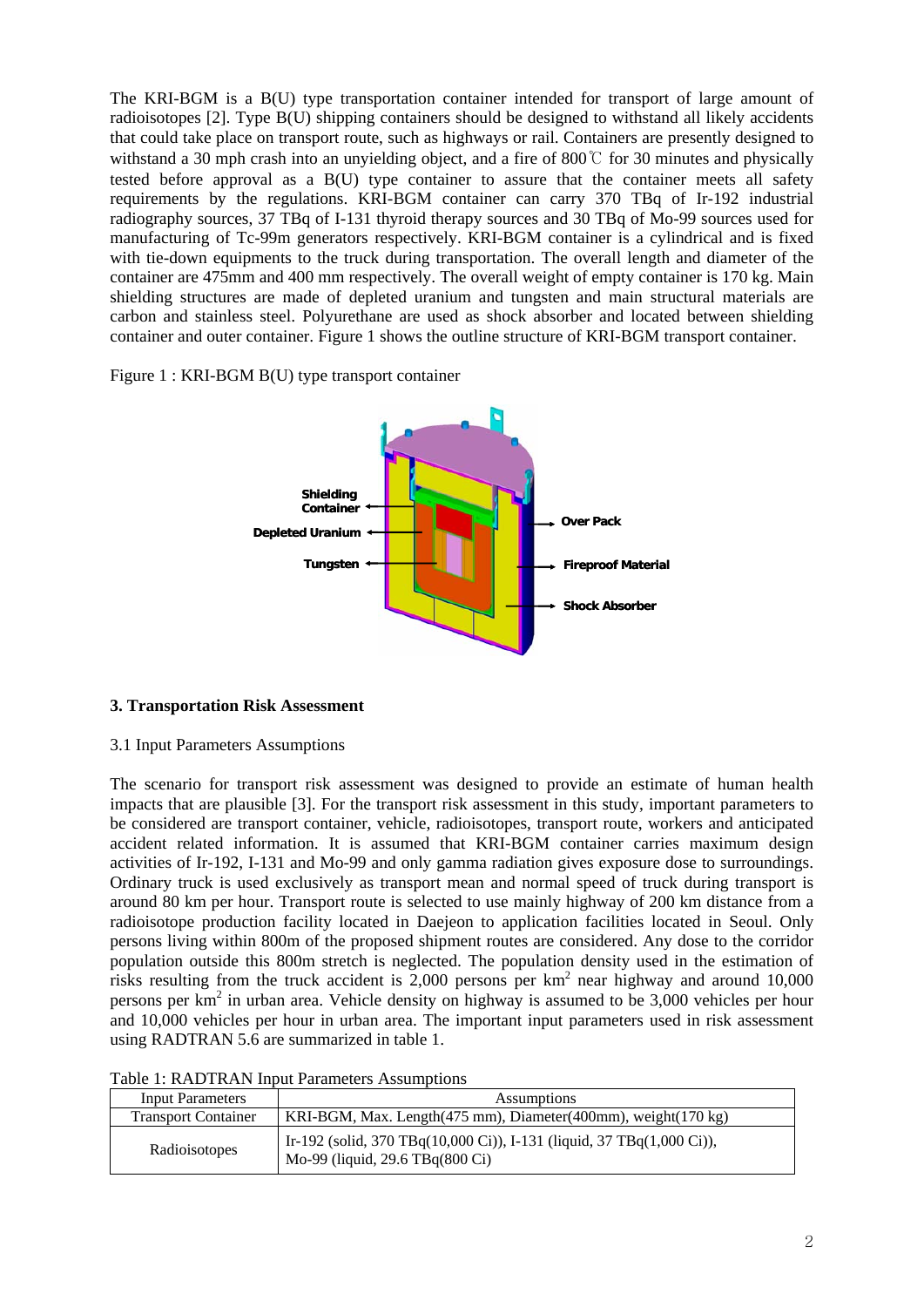| <b>Transport Vehicle</b>   | Truck(exclusive use), speed $(< 80 \text{ km/hr})$ , one package/vehicle                                                                                                                                                                  |
|----------------------------|-------------------------------------------------------------------------------------------------------------------------------------------------------------------------------------------------------------------------------------------|
| <b>Transport Route</b>     | Land transport (mainly highway), Distance(200 km), Route (Daejeon-Seoul)<br>Population density (persons/ $km^2$ ) : 2,000 (near highway), 10,000 (city center)<br>Vehicle density (vehicles /hour) : 3,000 (highway), 10,000 (urban area) |
| <b>Accident Conditions</b> | Accident probability ( $2.5 \times 10^{-7}$ /vehicle-km)<br>Fatalities per accident (0.3)<br>Release fraction (0.1 for conditional accident probability)                                                                                  |

## 3.2 Risk Assessments

An analysis of the radiological impacts associated with the transport of high activities of Ir-192, I-131 and Mo-99 was performed under both incident-free and accident conditions. In incident-free conditions, the maximum individual in-transit dose was calculated. For the evaluation of the risks associated with accident conditions, expected values of population risks in person-Sv and latent cancer fatalities were calculated. In case of an accident involving radioisotopes shipment, the dose to individuals and the population will be much higher. In contrast to incident-free transportation, such an accident would cause both acute and long-term exposures, because radioactive particulates would be dispersed in the environment and continue to lead to radiation exposures. A transportation accident leading to a release of radioactive particulates is possible and credible. It could be caused by high impact, long duration of fire or sabotage. Such an accident would lead to high radiation exposure due to inhalation (acute dose) and ground shine (long-term dose). Additional exposure to radiation would arise from ingestion of food, water and soil, even though the dose due to from the ingestion pathway is very small in comparison to the inhalation and ground shine pathways [4].

We considered a crash accident of truck on highway for accident dose risk and health effect risk estimation and assumed that the accident occurrence probability for truck transport is 2.5E-7 as shown in Table 1. As a result of this crash accident of transport truck on highway, it is assumed that release fraction, the fraction of each radionuclide in the cargo that could be released in an accident, is 0.1 for the conditional probabilities of accidents of particular severities. During transportation, as the external dose rate at one meter from the package surface, 14 mrem/hr was used according to the 10CFR Part 71 guidelines. It is conservative assumption considering the actual source term will have lower values and lower external dose rates.

# **4. Results and Discussion**

In incident-free condition of the transport of high activities of Ir-192, I-131 and Mo-99, the maximum individual in-transit dose during the transportation by a truck was calculated to be 4.82E-9 Sv. Expected value of population risk in person-Sv associated with transport of large amount of radioisotopes from Daejeon via truck to Seoul was calculated to be 3.31E-6 person-Sv accounting for ground-shine, cloud-shine, and inhalation. In RADTRAN 5.6, the four pathways are considered in the estimation of transportation risks, i.e., ground-shine, inhalation, resuspension inhalation and cloudshine. Among the several pathways, the most important pathways during truck transportation are ground-shine and inhalation pathways. The contributions from each possible pathway were 3.26E-6 person-Sv from ground-shine, 1.46E-8 person-Sv from cloud-shine and 3.08E-8 person-Sv from inhalation respectively. These values are very small and it is not expected that any meaningful health effects will occur during the transportation of those amount of radioisotopes considered in this study. The total expected value of population risk in latent cancer fatalities (LCF) for truck transport is 1.65E-7. The contributions from each possible pathway were 1.63E-7 from ground-shine, 7.3E-10 from cloud-shine and 1.54E-9 inhalation respectively. These values are relatively small comparing with the safety goal of nuclear power plant operation of USNRC, which is 5.0E-7. The accident dose risk and the latent cancer fatalities are summarized in Table 2 and 3.